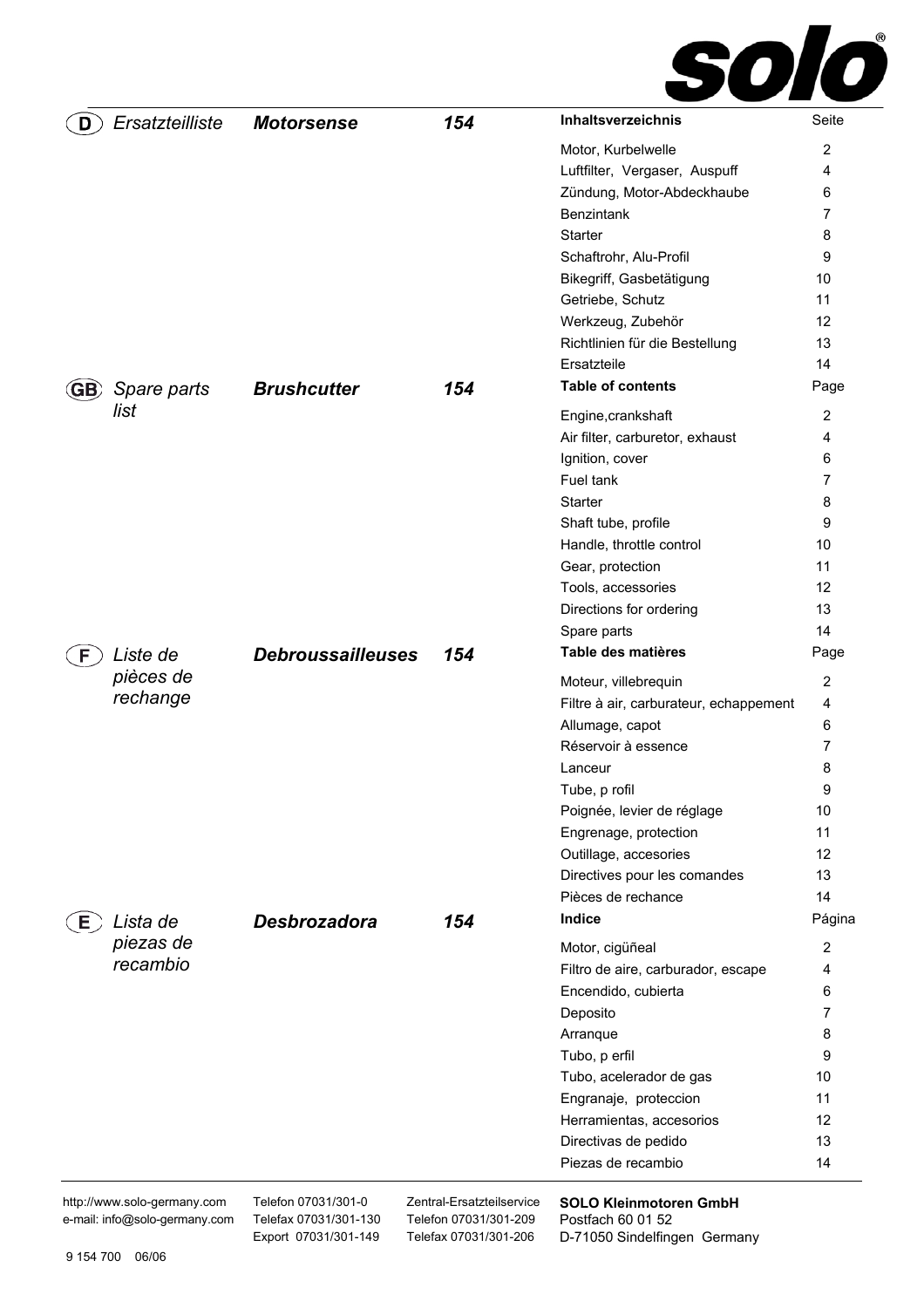

<span id="page-1-0"></span>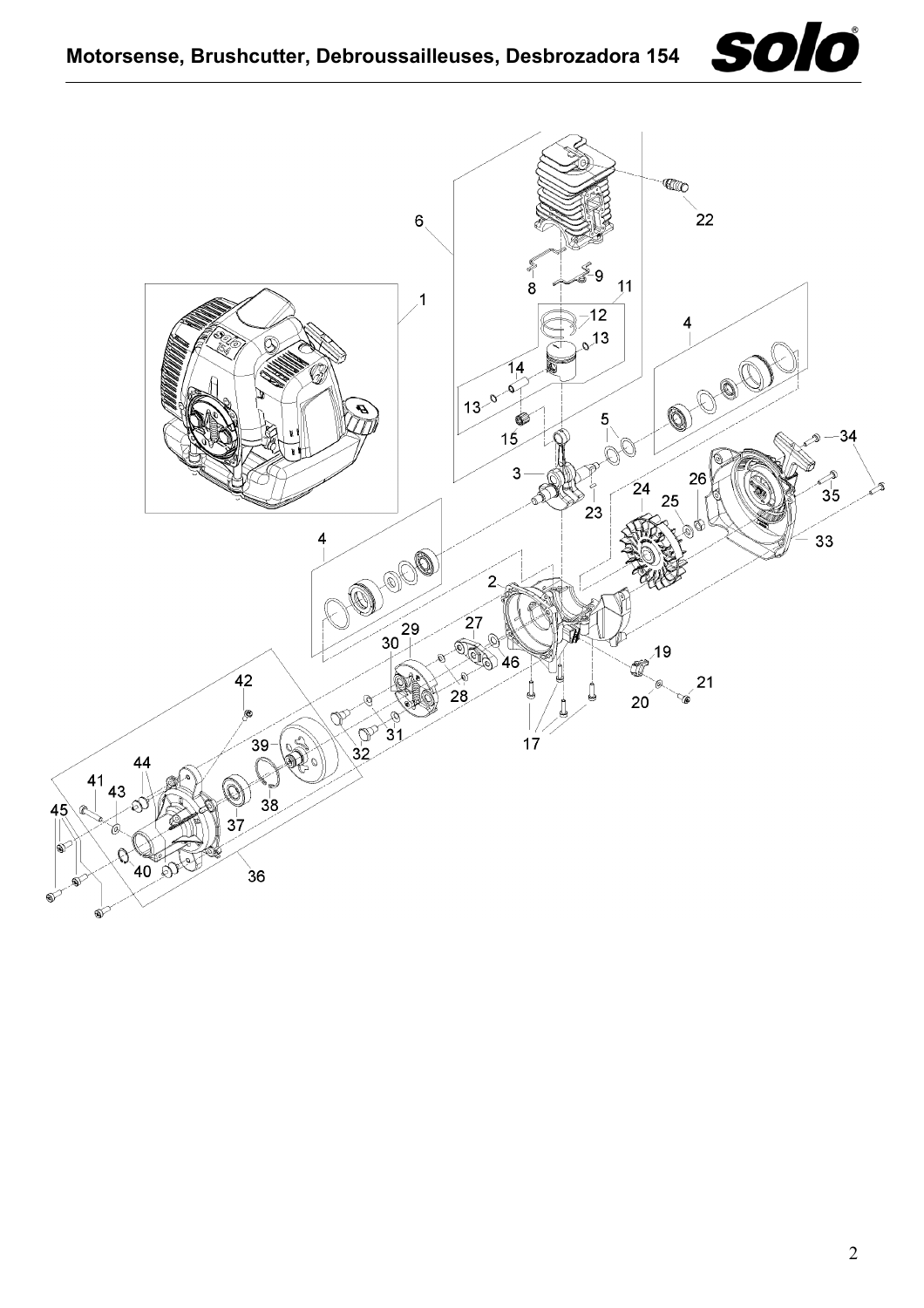

| Bild-Nr.                | Bestell-Nr.            | Menge               | Motor, Kurbelwelle             | Engine,             | Moteur, vile              | Motor, cigüñeal      |
|-------------------------|------------------------|---------------------|--------------------------------|---------------------|---------------------------|----------------------|
| Pos.-No.                | Order-No.              | Quantity            |                                | crankshaft          | brequin                   |                      |
| No.Pos.<br>Pos.-No.     | No. de Cde<br>Ref.-Nr. | Nombres<br>Cantidad |                                |                     |                           |                      |
| 1                       | 20 00 355              | 1                   | Motor komplett                 | Engine              | Moteur                    | Motor                |
| $\overline{\mathbf{c}}$ | 20 11 144              | 1                   | Kurbelgehäuse                  | Crankcase           | Carter moteur             | Carter cigüenal      |
| 3                       | 22 00 142              | $\mathbf{1}$        | Kurbelwelle                    | Crankshaft          | Vilebreguin               | Cigüñeal             |
| 4                       | 33 00 143              | $\overline{2}$      | Lagerhülse 34,9x45,17x18,8 mm, | Sleeve.             | Douille.                  | Casquillo,           |
|                         |                        |                     | Reparatursatz                  | repair kit          | kit de réparation         | juego de reparacion  |
| 5                       | 00 31 206              | $\overline{2}$      | Scheibe 15x21x0,3 mm           | Washer              | Rondelle                  | Arandela             |
| 6                       | 22 00 158              | 1                   | Zylinder + Kolben,             | Cylinder + piston,  | Cylindre + piston,        | Cilindro + piston,   |
|                         |                        |                     | Reparatursatz                  | repair kit          | kit de réparation         | juego de reparacion  |
|                         |                        |                     | enth.: $(-8)$ 6 - 15           | incl. $(-8)$ 6 - 15 | y inclus $(-8 - 15)$      | incl. $(-86 - 15)$   |
| 8                       | 20 63 133              | 1                   | Dichtungsteil                  | Sealing             | Joint carter moteur       | Junta                |
| 9                       | 20 63 134              | $\mathbf{1}$        | Dichtungsteil                  | Sealing             | Joint carter moteur       | Junta                |
| 11                      | 22 00 159              | $\mathbf{1}$        | Kolben Ø 45 mm                 | Piston              | Piston                    | Piston               |
|                         |                        |                     | enth.: (-> 11-14               | incl. $(-511 - 14)$ | y inclus (-> 11 - 14      | incl. $(-> 11 - 14$  |
| 12                      | 20 48 357              | $\overline{2}$      | Kolbenring 45x1,5 mm           | Piston ring         | Segment de piston         | Anillo de piston     |
| 13                      | 00 55 267              | $\overline{2}$      | Sicherungsring 10x0,8 mm       | Circlip             | Arrêt axe de piston       | Anillo de seguridad  |
| 14                      | 20 31 249 25           | 1                   | Kolbenbolzen 10/6x28 mm <- )   | Piston pin <- )     | Axe de piston <-)         | Perno de embolo <-)  |
| 15                      | 00 52 255              | $\mathbf{1}$        | Nadelkäfig 10x14x13 mm <- )    | Needle sleeve <-)   | Douille <-)               | Casquillo <-)        |
| 17                      | 00 18 337              | $\overline{4}$      | Zylinderschraube M5x20 mm      | Screw               | Vis                       | Tornillo             |
| 19                      | 20 74 106 25           | $\mathbf{1}$        | Widerlager                     | Counter bearing     | Roulement butée           | Cojinete de tope     |
| 20                      | 00 72 140              | 1                   | Scheibe 5,2x12x0,5 mm          | Washer              | Rondelle                  | Arandela             |
| $\overline{21}$         | 00 18 335              | 1                   | Zylinderschraube. M5x12 mm     | F.H. screw          | Vis                       | Tornillo             |
| 22                      | 28 00 570              | 1                   | Dekoventil                     | Deco-valve          | Soupape                   | Valvula              |
|                         |                        |                     |                                |                     | decompression             |                      |
| 23                      | 00 75 101              | $\mathbf{1}$        | Scheibenfeder 3x3,7 mm         | Spring              | Clavette                  | Resorte              |
| 24                      | 24 00 154              | 1                   | Lüfterrad                      | Fan wheel           | Turbine                   | Turbina              |
| 25                      | 00 72 145              | $\mathbf{1}$        | Spannscheibe 8 mm              | Washer              | Rondelle                  | Arandela             |
| 26                      | 00 20 145              | 1                   | Sechskantmutter M8x1 mm        | Hex. nut            | Ecrou                     | Tuerca               |
| 27                      | 30 16 154              | 1                   | Kupplungsträger                |                     |                           |                      |
| 28                      | 00 72 149              | $\overline{2}$      | Tellerfeder 8,2x16x0,4 mm      | Spring              | Rondelle                  | Resorte              |
| 29                      | 35 00 130              | $\mathbf{1}$        | Fliehkraftkupplung             | Centrifugal clutch  | Embrayage centrifugue     | Embrague centrifugal |
|                         |                        |                     | enth. ( -> 29, 30              | incl. ( -> 29, 30   | y inclus ( -> 29, 30      | incl. $( -29, 30)$   |
| 30                      | 00 71 154              | 1                   | Kupplungsfeder ->)             | Spring $-$ >)       | Ressort ->)               | Resorte ->)          |
| 31                      | 00 72 174              | $\overline{c}$      | Tellerfeder 10,2x20x0,5 mm     | Spring              | Rondelle                  | Resorte              |
| 32                      | 00 18 114              | $\overline{2}$      | Sechskantschraube M8x20 mm     | Screw               | Vis                       | Tornillo             |
| 33                      | 26 00 132              | 1                   | Starter komplett               | Starter cpl.        | Lanceur cpl.              | Arranque cpl.        |
| 34                      | 00 18 337              | $\overline{2}$      | Zylinderschraube M5x20 mm      | Screw               | Vis                       | Tornillo             |
| $\overline{35}$         | 00 18 338              | 1                   | Zylinderschraube M5x25 mm      | Screw               | $\overline{\mathsf{Vis}}$ | Tornillo             |
| 36                      | 2100162                |                     | Flanschgehäuse                 | Flange housing      | Boîtier bride             | Caja de brida        |
|                         |                        | $\mathbf{1}$        | enth. ( -> 36 - 44             | incl. (->36 - 44    | y inclus $(-36 - 44)$     | incl. (->36 - 44     |
| 37                      | 00 50 250              | 1                   | Kugellager 17x40x12 mm         | <b>Ball bearing</b> | Roulement à bille         | Cojinete de bolas    |
| 38                      | 00 55 113              | $\overline{1}$      | Sicherungsring 40x1,75 mm      | Circlip             | Arrêt axe de piston       | Anillo de seguridad  |
| 39                      | 35 00 136              | 1                   | Kupplungsglocke 78mm 9Zähne    | Clutch drum         | Cloche d'embrayage        | Campana de           |
|                         |                        |                     |                                |                     |                           | embrague             |
| 40                      | 00 55 105              | $\mathbf{1}$        | Sicherungsring 17x1 mm         | Circlip             | Arrêt axe de piston       | Anillo de seguridad  |
| 41                      | 00 18 349              | 1                   | Zylinderschraube M6x30 mm      | F.H. screw          | Vis                       | Tornillo             |
| 42                      | 00 18 405              | $\mathbf{1}$        | Zylinderschraube M5x14,5 mm    | F.H. screw          | $\overline{\mathsf{Vis}}$ | Tornillo             |
| 43                      | 00 30 100              | 1                   | Scheibe 6,4 mm                 | Washer              | Rondelle                  | Arandela             |
| 44                      | 00 94 141              | $\overline{2}$      | Gummimetall 25x20 M6x12 mm ->) | Rubber metal ->)    | Mètal de gomme ->)        | Metal de goma ->)    |
| 45                      | 00 18 346              | 4                   | Zylinderschraube M6x16 mm      | F.H. screw          | Vis                       | Tornillo             |
| 46                      | 00 72 120              | $\mathbf{1}$        | Scheibe 10,2x20x1,1 mm         | Washer              | Rondelle                  | Arandela             |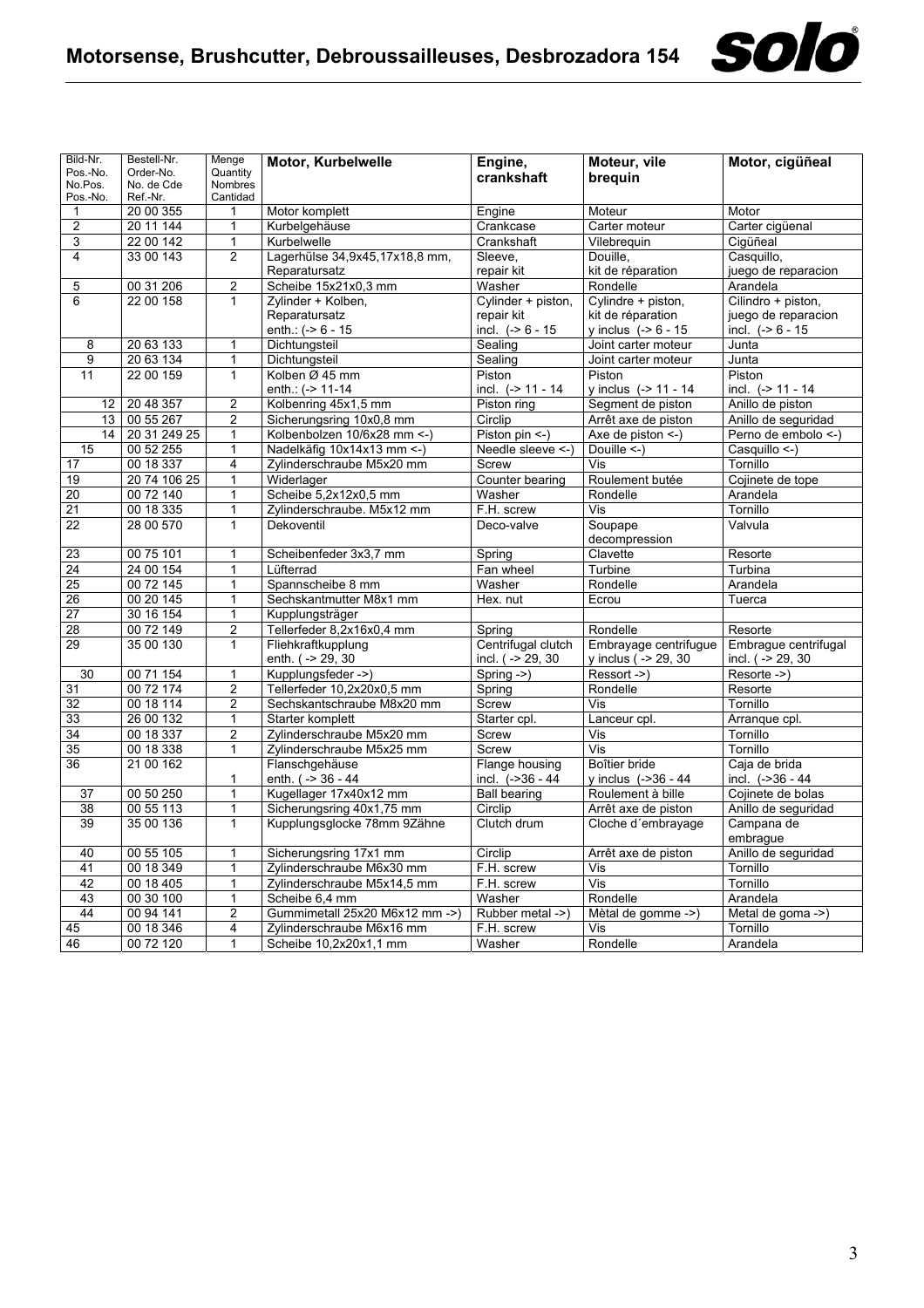

<span id="page-3-0"></span>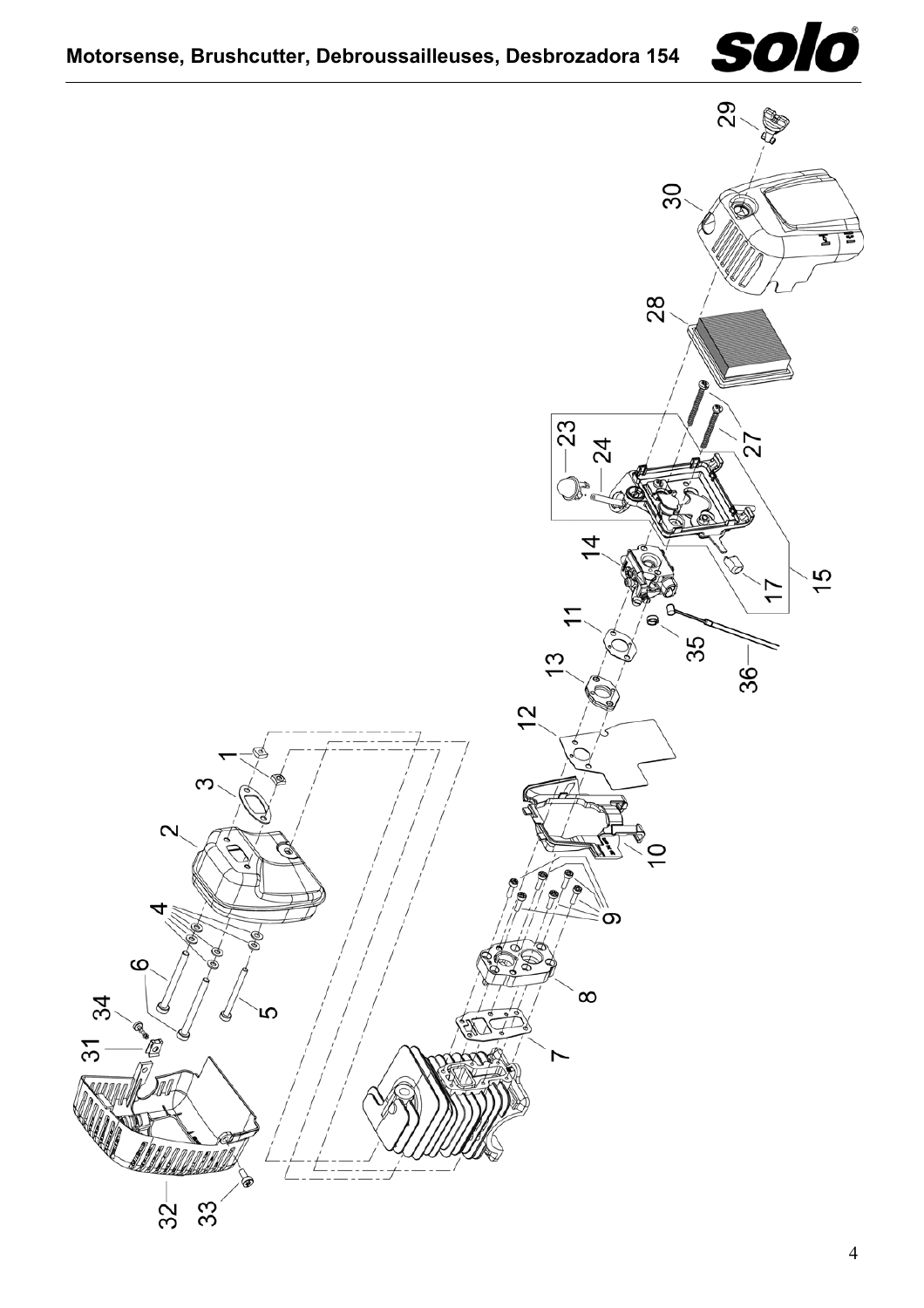

| Bild-Nr.<br>Pos.-No.<br>No.Pos.<br>Pos.-No. | Bestell-Nr.<br>Order-No.<br>No. de Cde<br>Ref.-Nr. | Menge<br>Quantity<br><b>Nombres</b><br>Cantidad | Luftfilter, Vergaser,<br><b>Auspuff</b> | Air filter,<br>carburetor,<br>exhaust | Filtre à air,<br>carburateur,<br>echappement | Filtro de aire,<br>carburador,<br>escape |
|---------------------------------------------|----------------------------------------------------|-------------------------------------------------|-----------------------------------------|---------------------------------------|----------------------------------------------|------------------------------------------|
|                                             | 00 21 256                                          | 2                                               | Vierkantmutter M5                       | <b>Nut</b>                            | Ecrou                                        | Tuerca                                   |
| $\overline{2}$                              | 25 00 133                                          | 1                                               | Auspuff                                 | Exhaust                               | Echappement                                  | Escape                                   |
| 3                                           | 20 61 441                                          | 1                                               | Auspuffdichtung                         | Exhaust gasket                        | Joint d'échappement                          | Junta escape                             |
| 4                                           | 00 72 144                                          | 6                                               | Sicherungsscheibe 5 mm                  | Safety washer                         | Rondelle de sécurité                         | Arandela seguridad                       |
| 5                                           | 00 18 378                                          |                                                 | Zvlinderschraube M5x55 mm               | F.H. screw                            | Vis                                          | Tornillo                                 |
| 6                                           | 00 18 397                                          | $\overline{2}$                                  | Zylinderschraube M5x65 mm               | F.H. screw                            | Vis                                          | Tornillo                                 |
| $\overline{7}$                              | 20 61 155                                          | 1                                               | Dichtung Ansaugstutzen                  | Manifold gasket                       | Joint de bride                               | Junta de brida                           |
| 8                                           | 20 74 166                                          |                                                 | Vergaserflansch                         | Socket                                | Bride d'aspiration                           | <b>Brida</b>                             |
| 9                                           | 00 18 326                                          | 6                                               | Zylinderschraube M4x16 mm               | F.H. screw                            | Vis                                          | Tornillo                                 |
| 10                                          | 20 74 601 25                                       | 1                                               | Abdichtplatte                           | Sealing plate                         | Plaque d'ètanchèitè                          | Chapa de junta                           |
| 11                                          | 20 61 307                                          | 1                                               | Vergaserdichtung                        | Carburetor gasket                     | Joint de carburateur                         | Junta carburador                         |
| $\overline{12}$                             | 20 61 306                                          | 1                                               | Vergaserdichtung                        | Carburetor gasket                     | Joint de carburateur                         | Junta carburador                         |
| $\overline{13}$                             | 20 74 314 25                                       | 1                                               | Vergaserabstandsplatte                  | Carburetor plate                      | Plaque de carburateur                        | Chapa de carburador                      |
| 14                                          | 23 00 160                                          | 1                                               | Vergaser WT 688 D-Cut                   | Carburetor                            | Carburateur                                  | Carburador                               |
| 15                                          | 25 00 157                                          | $\mathbf{1}$                                    | Filtergehäuse                           | Filter housing                        | Carter filtre                                | Carter de filtro                         |
|                                             |                                                    |                                                 | enth. $( -24)$                          | incl. ( $-$ 15 - 24                   | y inclus ( $-$ 15 - 24                       | incl. $( -2 15 - 24)$                    |
| 17                                          | 20 74 966 25                                       | 1                                               | Chokeknopf                              | Knob                                  | <b>Bouton</b>                                | Boton                                    |
| 23                                          | 27 00 322                                          | 1                                               | <b>Primer Pumpe</b>                     | Primer                                | Pompe d'amorcage                             | Cabador                                  |
| 24                                          | 00 64 407                                          | 150 mm                                          | Schlauch 2x1,5 mm ->)                   | $Hose \rightarrow$                    | Tuyau $-$                                    | $Tubo \rightarrow$                       |
| 27                                          | 00 18 429                                          | $\overline{2}$                                  | Linsenschraube 5x50 mm                  | Screw                                 | Vis                                          | Tornillo                                 |
| 28                                          | 20 48 154                                          | 1                                               | Luftfilter                              | Air filter                            | Filtre à air                                 | Filtro de aire                           |
| 29                                          | 20 74 682 25                                       | 1                                               | Verschlussbolzen                        | <b>Bolt</b>                           | Axe de retenue                               | Perno                                    |
| 30                                          | 20 74 156 25                                       | 1                                               | Luftfiltergehäuse Oberteil              | Filter lid                            | Chapeau filtre                               | Tapa de filtro                           |
| 31                                          | 00 28 149                                          | 1                                               | Blechmutter 4,8 mm                      | Nut                                   | Ecrou                                        | Tuerca                                   |
| 32                                          | 20 73 161 25                                       | 1                                               | Auspuffdeckel                           | Exhaust cover                         | Couvercle                                    | Tapa de escape                           |
| 33                                          | 00 18 335                                          | 1                                               | Zylinderschraube M5x12 mm               | F.H. screw                            | Vis                                          | Tornillo                                 |
| 34                                          | 00 18 274                                          | 1                                               | Linsenschraube 5x16 mm                  | Screw                                 | Vis                                          | Tornillo                                 |
| 35                                          | 20 74 905 25                                       | 1                                               | Haltering                               | Ring                                  | Bague de retient                             | Anillo                                   |
| $\overline{36}$                             | 28 00 142                                          | 1                                               | Bowdenzug Gas                           | Throttle cable                        | Câble des gaz                                | Cable bowden                             |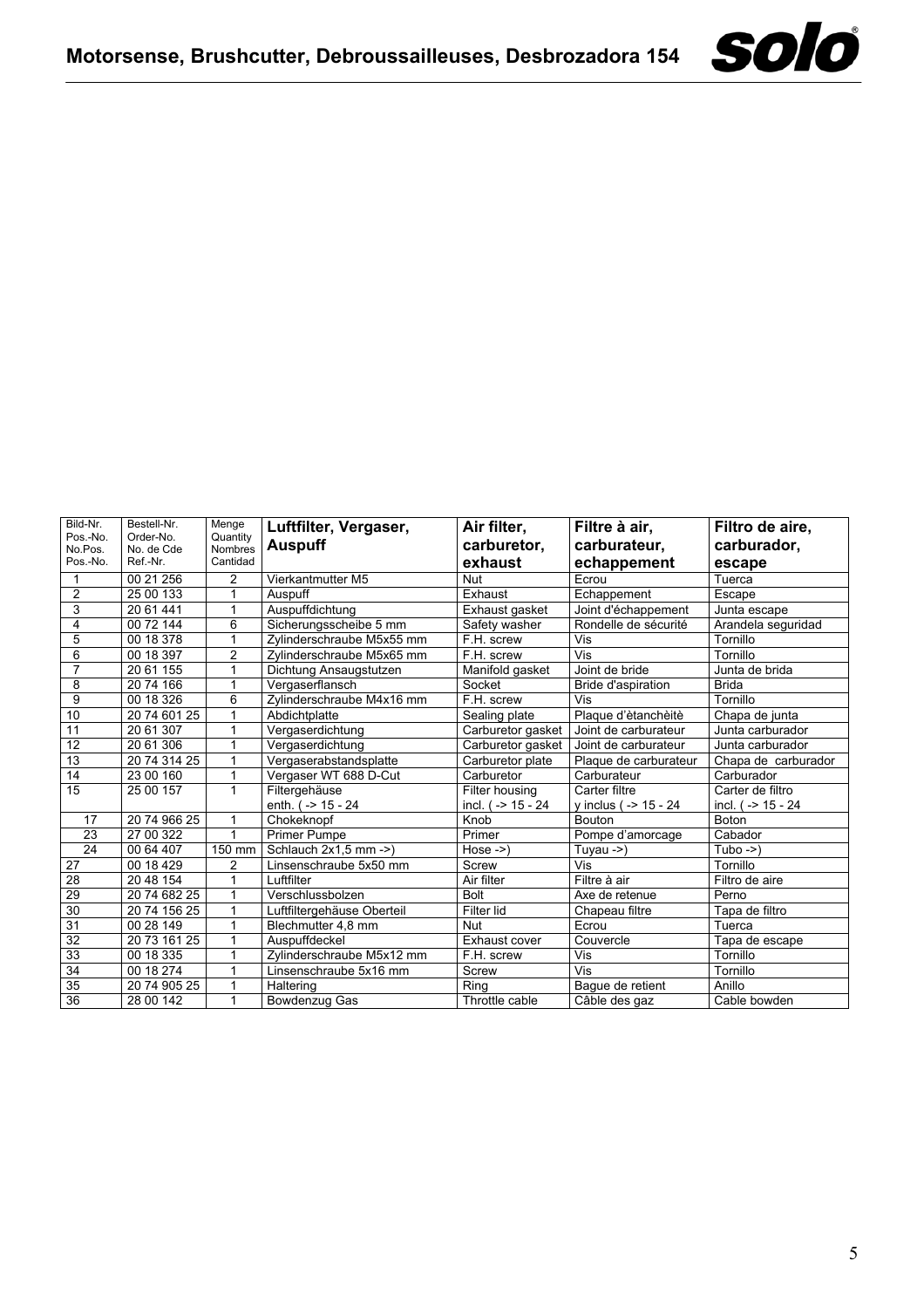<span id="page-5-0"></span>

| Bild-Nr. | Bestell-Nr.  | Menge          | Zündung, Motor-            | Ignition, cover       | Allumage, capot         | Encendido,         |
|----------|--------------|----------------|----------------------------|-----------------------|-------------------------|--------------------|
| Pos.-No. | Order-No.    | Quantity       | Abdeckhaube                |                       |                         | cubierta           |
| No.Pos.  | No. de Cde   | <b>Nombres</b> |                            |                       |                         |                    |
| Pos.-No. | Ref.-Nr.     | Cantidad       |                            |                       |                         |                    |
|          | 23 00 730    |                | Zündkerze WSR6F 200        | Spark plug            | <b>Bougie</b>           | <b>Buila</b>       |
| 2        | 23 00 216    |                | Zündmodul IIDA CDI         | Ignition coil         | Volant électronique     | <b>Bobina</b>      |
|          |              |                | enth. $( -2 - 4)$          | incl. $( -2 - 4)$     | y inclus ( $-2 - 4$     | incl. $( -2 - 4)$  |
| 3        | 00 73 360    |                | Kontaktfeder               | Contact spring        | Ressort de contact      | Resorte            |
| 4        | 00 84 621    |                | Zündkerzenstecker <- )     | Spark plug cover <- ) | Capuchon de bougie <- ) | Tapa de bujia <- ) |
| 5        | 00 72 148    | 2              | Sicherungsscheibe 4 mm     | Safety washer         | Rondelle de sécurité    | Arandela seguridad |
| 6        | 00 30 101    | $\overline{2}$ | Scheibe 4.3 mm             | Washer                | Rondelle                | Arandela           |
|          | 00 18 327    | $\overline{2}$ | Zvlinderschraube M4x20 mm  | F.H. screw            | Vis                     | Tornillo           |
| 8        | 00 84 155    |                | Kabel Masse/Kurzschluss    | Ground cable          | Câble de masse          | Cable de masa      |
|          |              |                | Motorseite                 |                       |                         |                    |
| 9        | 00 66 455    |                | Kabelband 98x2.5 mm        | Cable band            | Frein de câble          | Cinta              |
| 10       | 20 73 155 25 |                | Motor-Abdeckhaube          | cover                 | capot                   | cubierta           |
| 11       | 20 74 237 25 |                | Zündkerzenabdeckung        | Spark plug cover      | Capuchon de bougie      | Tapa de bujia      |
| 12       | 00 68 145    |                | Selbstklebeschild SOLO 154 | Decal                 | Autocollant             | Adhesivo           |
| 13       | 00 18 335    |                | Zylinderschraube M5x12 mm  | F.H. screw            | Vis                     | Tornillo           |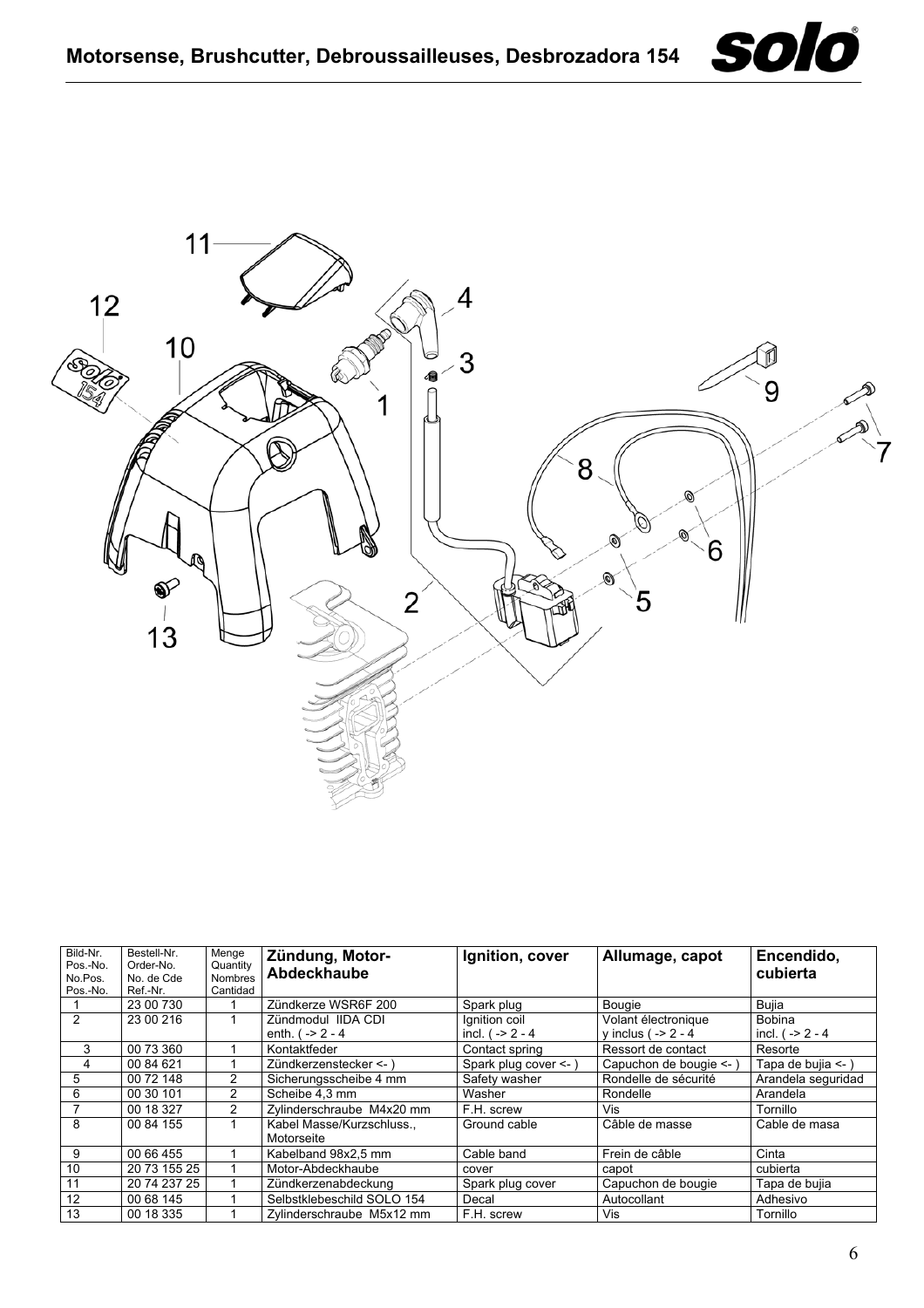<span id="page-6-0"></span>





| Bild-Nr.<br>Pos.-No.<br>No.Pos.<br>Pos.-No. | Bestell-Nr.<br>Order-No.<br>No. de Cde<br>Ref.-Nr. | Menge<br>Quantity<br><b>Nombres</b><br>Cantidad | <b>Benzintank</b>                       | <b>Fuel tank</b>                 | Réservoir à<br>essence                        | <b>Deposito</b>                            |
|---------------------------------------------|----------------------------------------------------|-------------------------------------------------|-----------------------------------------|----------------------------------|-----------------------------------------------|--------------------------------------------|
|                                             | 00 15 193                                          | 4                                               | Stiftschraube M5x35 mm                  | Stud screw                       | Goujon                                        | Tornillo                                   |
| $\overline{2}$                              | 20 31 154                                          | 4                                               | ALU Distanzhülse                        | Distance sleeve                  | Entretoise                                    | Casquillo                                  |
| 3                                           | 27 00 154                                          |                                                 | <b>Benzintank</b><br>enth. $(-3 - 12)$  | Fuel tank<br>incl. $(-3 - 12)$   | Réservoir à essence<br>y inclus $(-3 - 12)$   | Deposito<br>incl. $(-3 - 12)$              |
|                                             |                                                    |                                                 | Schlauch 3x1,5x115 mm                   | Ventilation hose                 | Tuyau d'aération                              | Tubo                                       |
| 4                                           | 00 64 434                                          |                                                 | Entlüftung                              |                                  |                                               |                                            |
| 5                                           | 27 00 430                                          |                                                 | Belüftungsstutzen                       | Ventilation socket               | Manchon d'aération                            | Munon                                      |
| 6                                           | 60 63 349                                          |                                                 | Schlauch 3x210 mm Kraftstoff            | Fuel hose                        | Tuyau                                         | Tubo                                       |
| 7                                           | 27 00 133                                          |                                                 | <b>Filter Benzinsucher</b>              | Fuel pick-up                     | Crépine d'essence                             | Filtro                                     |
| 8                                           | 00 94 197                                          | 4                                               | Dämpfungsgummi                          | AV element                       | Amortisseur                                   | Elemento AV                                |
| 9                                           | 00 64 450                                          |                                                 | Schlauch 3x1,5x130 mm<br>Benzinrücklauf | Hose                             | Tuyau                                         | Tubo                                       |
| 10                                          | 00 66 455                                          |                                                 | Kabelband 98x2,5 mm                     | Cable band                       | Frein de câble                                | Cinta                                      |
| 11                                          | 27 00 187 25                                       | 1                                               | Tankverschluss<br>enth. $( -2 11, 12)$  | Tank lid<br>incl. $( -2 11, 12)$ | Bouchon de réservoir<br>y inclus ( $-$ 11, 12 | Cierre de deposito<br>incl. $( -2 11, 12 $ |
| 12                                          | 00 61 330                                          | 1                                               | Dichtung $30,5x40,8x2$ mm <- ))         | Gasket $\leq$ $)$ )              | Joint $\leq$ $)$                              | Junta $\leftarrow$ )                       |
| 13                                          | 20 73 170 25                                       | $\mathbf{1}$                                    | Tankschutz                              | Tank protection                  | Protection de reservoir                       | Proteccion del<br>deposito                 |
| 14                                          | 00 30 102                                          | 4                                               | Scheibe 5,3 mm                          | Washer                           | Rondelle                                      | Arandela                                   |
| 15                                          | 00 72 144                                          | 4                                               | Sicherungsscheibe 5 mm                  | Safety washer                    | Rondelle de sécurité                          | Arandela seguridad                         |
| 16                                          | 00 28 137                                          | 4                                               | Sechskantmutter M5                      | Hex. nut                         | Ecrou                                         | Tuerca                                     |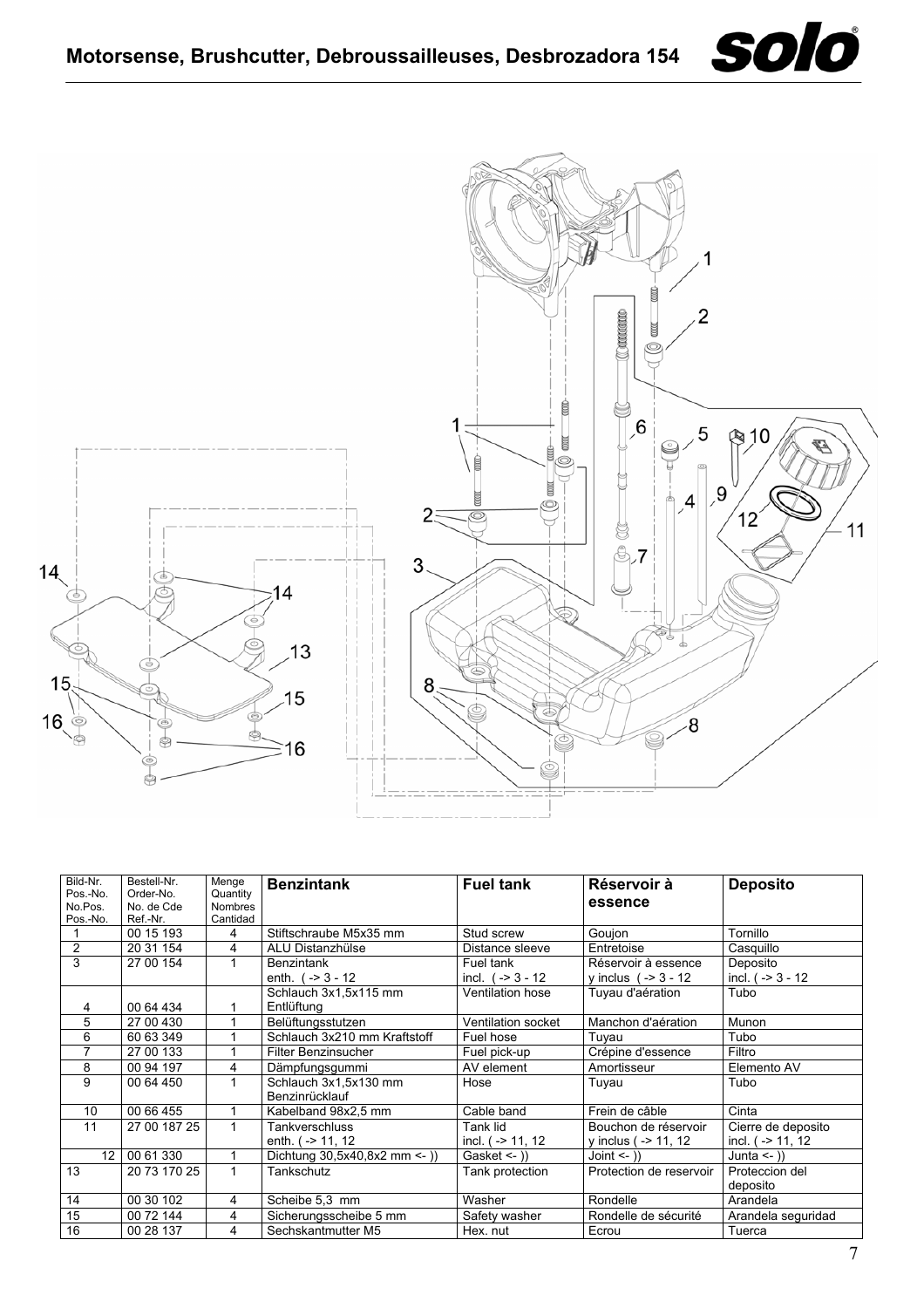

<span id="page-7-0"></span>

| Bild-Nr.<br>Pos.-No.<br>No.Pos.<br>Pos.-No. | Bestell-Nr.<br>Order-No.<br>No. de Cde<br>Ref.-Nr. | Menge<br>Quantity<br><b>Nombres</b><br>Cantidad | <b>Starter</b>              | <b>Starter</b>     | Lanceur                | <b>Arrangue</b>     |
|---------------------------------------------|----------------------------------------------------|-------------------------------------------------|-----------------------------|--------------------|------------------------|---------------------|
|                                             | 26 00132                                           |                                                 | Starter                     | Starter            | Lanceur                | Arrangue            |
|                                             |                                                    |                                                 | enth. $( -2 1 - 16$         | incl. $(-2 1 - 16$ | y inclus $(-2 1 - 16$  | incl. $( -2 1 - 16$ |
| 2                                           | 21 00 128                                          |                                                 | Startergehaeuse             | Starter housing    | Carter lanceur         | Caja de arrangue    |
| 3                                           | 26 00 284                                          |                                                 | Federkasette                | Spring cassette    | Cassette de ressort    | Cassette            |
| 4                                           | 20 74 915 25                                       |                                                 | Seilrolle                   | Rope pulley        | Poulie de câble        | Roldana             |
| 5                                           | 20 74 343                                          |                                                 | Starterklinke               | Pawl               | Cliquet de lanceur     | Tringuete           |
| 6                                           | 00 31 611                                          |                                                 | Scheibe 4,3x14,3x1 mm       | Washer             | Rondelle               | Arandela            |
| 7                                           | 20 31 965                                          |                                                 | Distanzstück                | Spacer             | Pièce d'écartement     | Espaciador          |
| 8                                           | 20 74 977 25                                       |                                                 | <b>Kulisse</b>              | Template           | Coulisse               | Colisa              |
| 9                                           | 00 73 365                                          |                                                 | Federstecker                | <b>Pin</b>         | Goupille beta          | Clavija             |
| 10                                          | 00 34 152                                          |                                                 | Sicherungsscheibe 4 mm      | Safety washer      | Rondelle de sécurité   | Arandela seguridad  |
| 11                                          | 00 10 519                                          |                                                 | Zylinderschraube. 3,5x22 mm | F.H. screw         | Vis                    | Tornillo            |
| 12                                          | 20 74 403 25                                       |                                                 | Startergriff                | Starter grip       | Poignée lanceur        | Empunadura          |
| 13                                          | 00 72 148                                          |                                                 | Sicherungsscheibe 4 mm      | Safety washer      | Rondelle de sécurité   | Arandela seguridad  |
| 14                                          | 00 69 890                                          |                                                 | <b>SKS SOLO</b>             | Decal              | Autocollant Solo       | Adhesivo            |
| 15                                          | 00 63 195 25                                       |                                                 | Starterseil 3x1050 gewachst | Starter rope       | Câble lanceur          | Cuerda de arranque  |
| 16                                          | 00 30 101                                          |                                                 | Scheibe 4,3 mm <- )         | Washer $\leq$ -)   | Rondelle $\le$ - $\le$ | Arandela $\leq$ -)  |
| 17                                          | 00 18 337                                          | 2                                               | Zylinderschraube M5x20 mm   | F.H. screw         | Vis                    | Tornillo            |
| 18                                          | 00 18 338                                          |                                                 | Zylinderschraube M5x25 mm   | F.H. screw         | Vis                    | Tornillo            |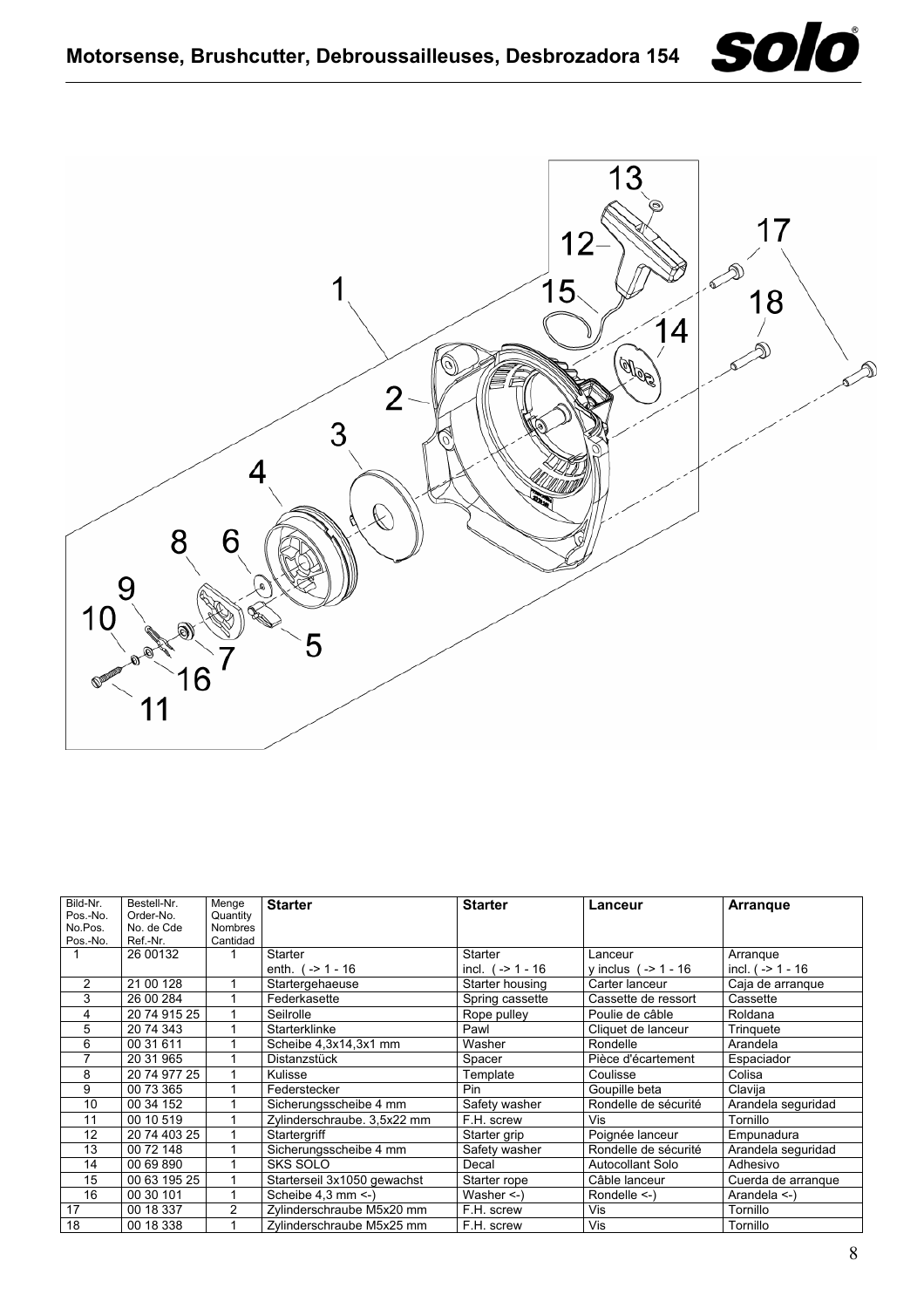

<span id="page-8-0"></span>

| Bild-Nr.<br>Pos.-No.<br>No.Pos.<br>Pos.-No. | Bestell-Nr.<br>Order-No.<br>No. de Cde<br>Ref.-Nr. | Menge<br>Quantity<br><b>Nombres</b><br>Cantidad | <b>Schaftrohr, Alu-Profil</b>    | Shaft tube,<br>profile | Tube, p rofil        | Tubo, p erfil       |
|---------------------------------------------|----------------------------------------------------|-------------------------------------------------|----------------------------------|------------------------|----------------------|---------------------|
|                                             | 20 00 155                                          | 1                                               | Motor 54cm <sup>3</sup>          | Engine                 | Moteur               | Motor               |
| $\overline{2}$                              | 00 94 141                                          | $\overline{2}$                                  | Gummimetall 25x20 M6x12 mm       | Rubber metal           | Mètal de gomme       | Metal de goma       |
| 3                                           | 00 72 102                                          | $\overline{2}$                                  | Scheibe 6,2x18x0,8 mm            | Washer                 | Rondelle             | Arandela            |
| 4                                           | 00 20 122                                          | $\overline{2}$                                  | 6KT Mutter M6 selbstsichernd     | Hex. nut               | Ecrou                | Tuerca              |
| 5                                           | 63 00 156                                          | $\mathbf{1}$                                    | Aluprofil vollst.                | Profile                | Profil               | Perfil              |
|                                             |                                                    |                                                 | enth. $(-5 - 19)$                | incl. $(-5 - 19)$      | y inclus $(-5 - 19)$ | incl. $(-5 - 19)$   |
| 6                                           | 20 73 154                                          | 1                                               | Griffgehäuse-Bike-Anschluß       | Grip housing           | Carter poignée       | Carter              |
| $\overline{7}$                              | 20 16 154                                          | 1                                               | Strangpressprofil                | Profile                | Profil               | Perfil              |
| 8                                           | 00 18 175                                          | 6                                               | Linsenschraube DG 50x20 mm       | Screw                  | Vis                  | Tornillo            |
| 9                                           | 20 74 165                                          | 1                                               | Gurtaufhaengung                  | Strap holder           | Porte-bretelle       | Hebilla para correa |
| 10                                          | 20 73 160                                          | 1                                               | Klemmhalter                      | Support                | Support              | Soporte             |
| 11                                          | 20 73 165                                          | 1                                               | Klemmhalterdeckel                | Cover                  | Couvercle            | Tapa                |
| 12                                          | 00 18 274                                          | 4                                               | Linsenschraube 5x16 mm           | Screw                  | Vis                  | Tornillo            |
| 13                                          | 00 94 141                                          | $\overline{c}$                                  | Gummimetall 25x20 M6x12 mm       | Rubber metal           | Métal de gomme       | Metal de goma       |
| 14                                          | 00 20 122                                          | $\overline{2}$                                  | 6KT Mutter M6 selbstsichernd     | Hex. nut               | Ecrou                | Tuerca              |
| 15                                          | 00 72 102                                          | $\overline{c}$                                  | Scheibe 6,2x18x0,8 mm            | Washer                 | Rondelle             | Arandela            |
| 16                                          | 35 00 111                                          | 1                                               | Schnellverschluß M8x60 mm        | Lock                   | Fermeture            | Cierre              |
| 17                                          | 60 63 346                                          | 1                                               | Gummielement                     | Rubber element         | Element de gomme     | Elemento de goma    |
| 18                                          | 00 30 115                                          | 1                                               | Scheibe 4,3x12 mm                | Washer                 | Rondelle             | Arandela            |
| 19                                          | 00 18 354                                          | 1                                               | Linsenschraube 4 x 12-mm <- )    | $Screw < -$            | $Vis < -$            | Tornillo <-)        |
| 20                                          | 20 74 180                                          | 1                                               | Bikeanschlußdeckel               | Cover                  | Couvercle            | Tapa                |
| 21                                          | 20 73 164                                          | 1                                               | Klemmstück                       | Clamping piece         | Pièce de serrage     | Fijacion            |
| 22                                          | 00 20 122                                          | $\overline{c}$                                  | 6KT Mutter M6 selbstsichernd     | Hex. nut               | Ecrou                | Tuerca              |
| 23                                          | 00 72 102                                          | $\overline{c}$                                  | Scheibe 6,2x18x0,8 mm            | Washer                 | Rondelle             | Arandela            |
| 24                                          | 60 35 390                                          | 1                                               | Antriebswelle hohl 8x4.5x1553 mm | Drive shaft            | Arbre                | Arbol               |
| $\overline{25}$                             | 63 00 263                                          | 1                                               | Schaftrohr 30x2x1500 mm Alu      | Shaft tube             | Tube                 | Tubo                |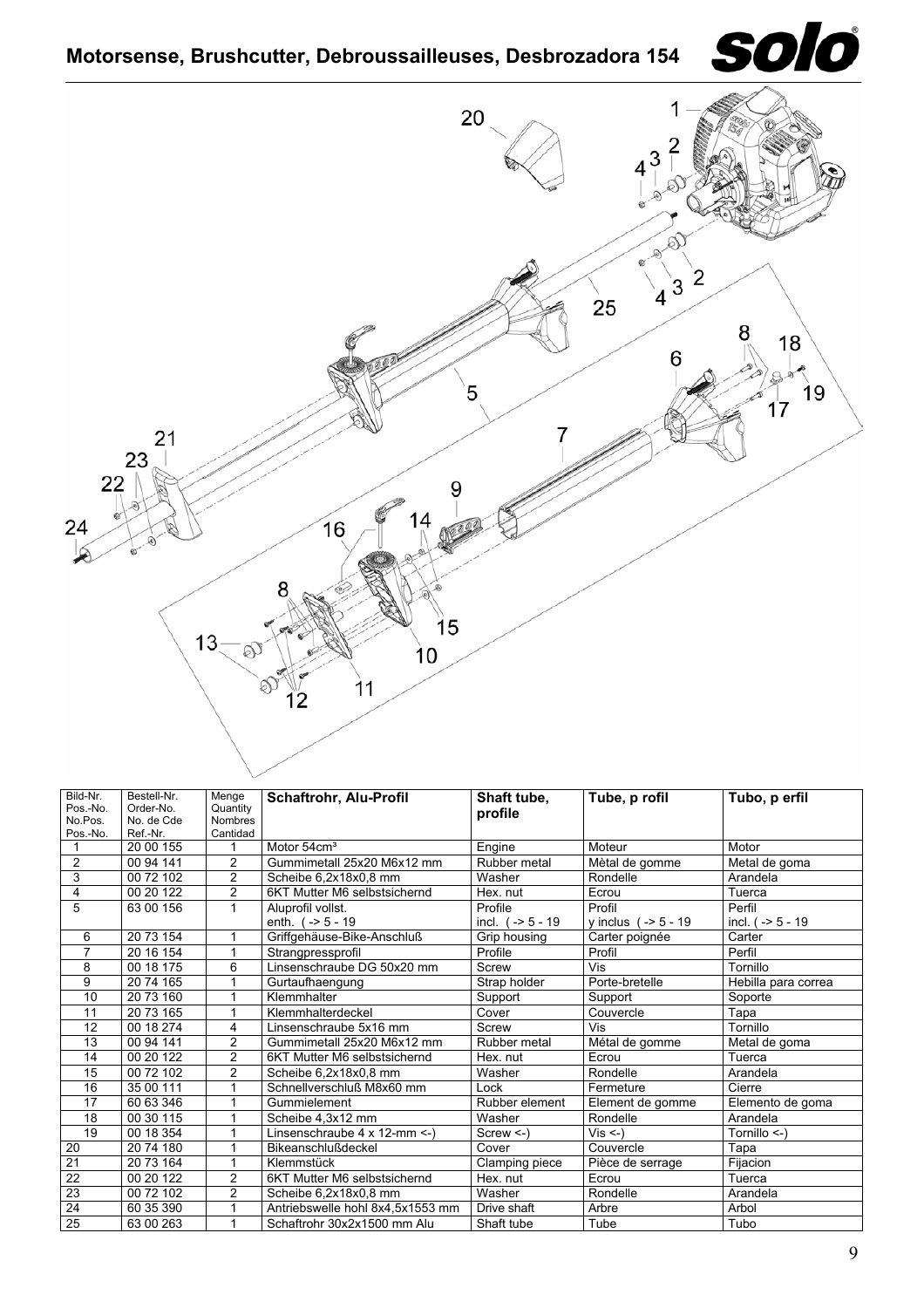<span id="page-9-0"></span>**Motorsense, Brushcutter, Debroussailleuses, Desbrozadora 154**





| Bild-Nr.            | Bestell-Nr.            | Menge                      | Bikegriff, Gasbetätigung         | Handle, throttle     | Poignée, levier de       | Tubo, acelerador           |
|---------------------|------------------------|----------------------------|----------------------------------|----------------------|--------------------------|----------------------------|
| Pos.-No.<br>No.Pos. | Order-No.              | Quantity<br><b>Nombres</b> |                                  | control              | réglage                  | de gas                     |
| Pos.-No.            | No. de Cde<br>Ref.-Nr. | Cantidad                   |                                  |                      |                          |                            |
| $\mathbf 1$         | 68 00 400              |                            | Gasgriff, kompl.                 | Throttle grip, cpl.  | Poignée acc., cpl.       | Acelerador cpl.            |
|                     |                        |                            | enth. $(-2)$ 1 - 14              | incl. $(-> 1 - 14$   | y inclus (-> 1 - 14      | incl. $(-> 1 - 14$         |
| 2                   | 60 73 569              |                            | Griffhälfte außen rechts         | Grip half            | Poignée extérieure       | Cascara                    |
| 3                   | 60 73 570              | 1                          | Griffhälfte innen rechts         | Grip half            | Poignée extérieure       | Cascara                    |
| 4                   | 00 73 388              |                            | Kontaktfeder                     | Contact spring       | Ressort de contact       | Resorte                    |
| 5                   | 00 73 389              |                            | Kontaktfeder                     | Contact spring       | Ressort de contact       | Resorte                    |
| 6                   | 60 73 572 25           | $\mathbf{1}$               | Schieber                         | Slide                | Tiroir                   | Valvula                    |
| $\overline{7}$      | 00 73 387              | $\mathbf{1}$               | Schenkelfeder 1,3x6,<br>Schieber | Spring               | Ressort d'interrupteur   | Muelle                     |
| 8                   | 60 73 573 25           | $\mathbf{1}$               | Gashebel                         | Throttle lever       | Levier de gaz            | Palanca de gas             |
| 9                   | 00 35 158              | $\mathbf{1}$               | Sicherungsscheibe 4,5x0,3<br>mm  | Safety washer        | Rondelle de sécurité     | Arandela seguridad         |
| 10                  | 00 73 386              | 1                          | Schenkelfeder 1x8, Gashebel      | Spring               | Ressort d'interrupteur   | Muelle                     |
| 11                  | 60 73 571 25           | 1                          | Sicherungshebel                  | Safety lever         | Levier de sécurité       | Palanca                    |
| 12                  | 00 18 356              | 3                          | Linsenschraube 4x20 mm           | Screw                | Vis                      | Tornillo                   |
| $\overline{13}$     | 00 18 364              |                            | Zylinderschraube M5x32 mm        | F.H. screw           | Vis                      | Tornillo                   |
| 14                  | 00 20 131              |                            | Sechskantmutter M5 <- )          | Nut $\leq$ -)        | $Écrou < -)$             | Tuerca $\leq$ )            |
| 15                  | 00 64 415 27           | 0.77m                      | Schlauch 8,5 mm                  | Hose                 | Tuyau                    | Tubo                       |
| 16                  | 00 84 154              |                            | Kabel Masse/Kurzschluss          | Ground cable         | Câble masse              | Cable de masa              |
| 17                  | 28 00 142              | 1                          | Bowdenzug Gas                    | Throttle cable       | Câble des gaz            | Cable bowden               |
| 18                  | 50 74 100              | $\mathbf{1}$               | Bowdenzughalter, 22 mm           | Bowden cable support | Collier de serrage       | Soporte de cable<br>bowden |
| 19                  | 60 35 370 25           |                            | Bike-Griffrohr 22x1,5 mm         | Handlebar            | Etrier de maintien       | Tubo de palanca            |
| $\overline{20}$     | 60 73 568 25           |                            | Griffhälfte innen links          | Grip half            | Poignée extérieure       | Cascara                    |
| $\overline{21}$     | 60 73 567 25           |                            | Griffhälfte außen links          | Grip half            | Poignée extérieure       | Cascara                    |
| $\overline{22}$     | 00 18 356              | $\overline{2}$             | Linsenschraube 4x20 mm           | Screw                | Vis                      | Tornillo                   |
| $\overline{23}$     | 00 18 364              |                            | Zylinderschraube M5x32 mm        | F.H. screw           | Vis                      | Tornillo                   |
| 24                  | 00 20 131              | 1                          | Sechskantmutter M5               | <b>Nut</b>           | Ecrou                    | Tuerca                     |
| 25                  | 35 00 111              | 1                          | Schnellverschluss                | Lock                 | Fermeture                | Cierre                     |
| 26                  | 60 12 836 25           | 1                          | Klemmschale unten                | Handle bar clamp cup | Plaque de serrage guidon | Cascara                    |
| 27                  | 60 12 837 25           | 1                          | Klemmschale oben                 | Handle bar clamp cup | Plaque de serrage guidon | Cascara                    |
| 28                  | 00 18 337              | 2                          | Zylinderschraube M5x20 mm        | F.H. screw           | Vis                      | Tornillo                   |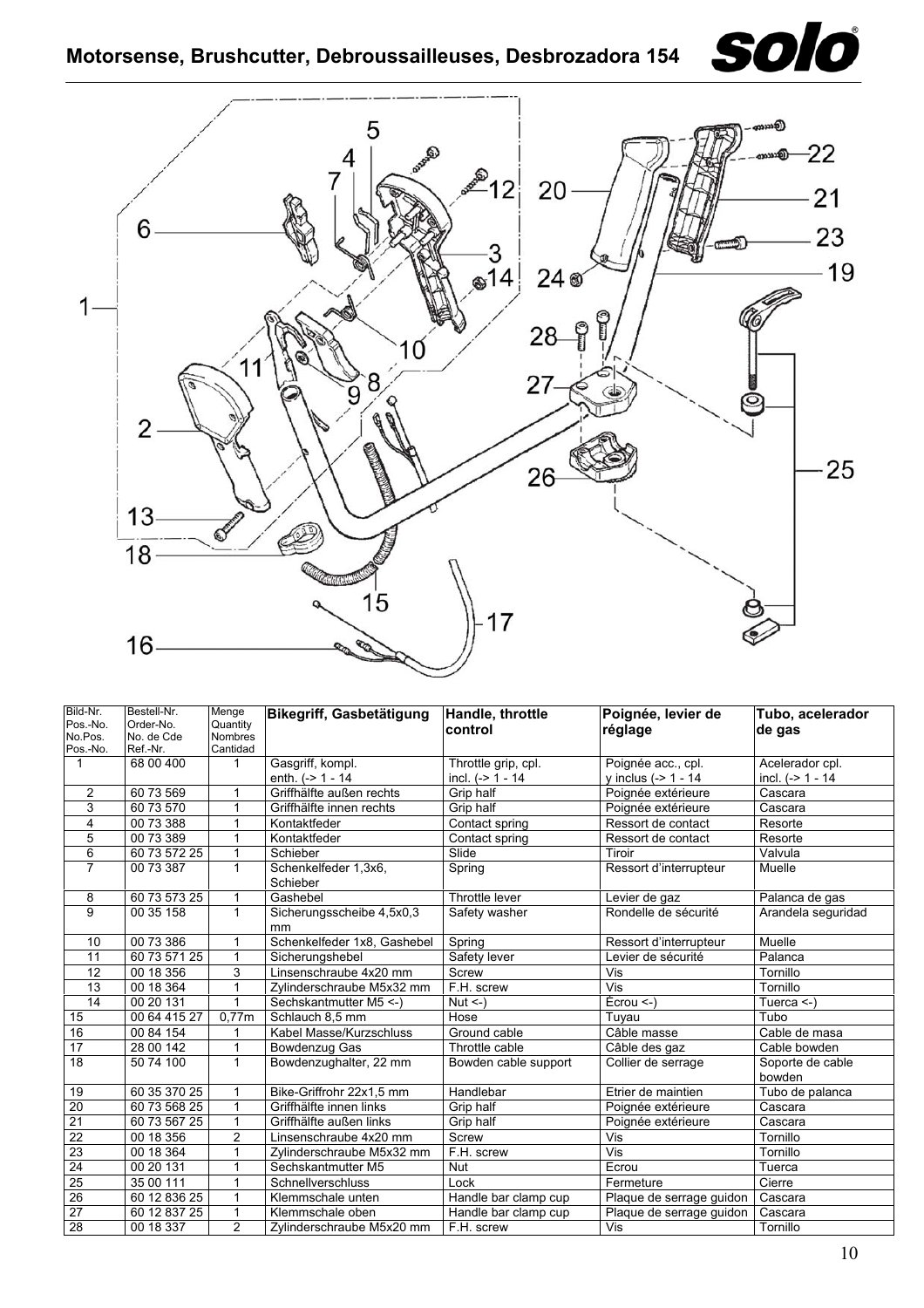<span id="page-10-0"></span>

| Bild-Nr.        | Bestell-Nr.  | Menge          |                               |                          |                                |                                |  |
|-----------------|--------------|----------------|-------------------------------|--------------------------|--------------------------------|--------------------------------|--|
| Pos.-No.        | Order-No.    | Quantity       | Getriebe, Schutz              | Gear, protection         | Engrenage,                     | Engranaje,                     |  |
| No.Pos.         | No. de Cde   | <b>Nombres</b> |                               |                          | protection                     | proteccion                     |  |
| Pos.-No.        | Ref.-Nr.     | Cantidad       |                               |                          |                                |                                |  |
| $\mathbf{1}$    | 30 00 155    | $\mathbf{1}$   | Getriebe SOLO, kompl.         | Gear SOLO, compl.        | Renvoi d'angle SOLO,           | Engranaje SOLO,                |  |
|                 |              |                | enth. $(-20)$                 | incl. $(-2) - 20$        | compl. $y$ inclus $(-2 1 - 20$ | compl. incl. $(-2)$ 1 - 20     |  |
| $\overline{2}$  | 00 50 199    | 1              | Kugellager 9x26x8 mm          | <b>Ball bearing</b>      | Roulement à billes             | Cojinete de bolas              |  |
| $\overline{3}$  | 00 50 198    | 1              | Kugellager 15x35x11 mm        | <b>Ball bearing</b>      | Roulement à billes             | Cojinete de bolas              |  |
| 4               | 30 38 408    | 1              | Kegelrad, 17 Zähne            | Drive wheel, 17<br>teeth | Roue dentée, 17 dents          | Rueda de mandos, 17<br>dientes |  |
| 5               | 00 50 174    | 1              | Kugellager 12x28x8 mm         | <b>Ball bearing</b>      | Roulement à billes             | Cojinete de bolas              |  |
| 6               | 00 50 197    | 1              | Kugellager 12x28x8 mm         | <b>Ball bearing</b>      | Roulement à billes             | Cojinete de bolas              |  |
| $\overline{7}$  | 00 55 134    | $\mathbf{1}$   | Sicherungsring 12x1 mm        | Circlip                  | Circlip                        | Anillo de seguridad            |  |
| 8               | 00 55 166    | 1              | Sicherungsring 28x1,2 mm      | Circlip                  | Circlip                        | Anillo de seguridad            |  |
| 9               | 30 38 4 26   | 1              | Kegelrad, 21 Zähne            | Drive wheel, 21<br>teeth | Roue dentée, 21 dents          | Rueda de mandos, 21<br>dientes |  |
| 10              | 30 31 305    | 1              | Getriebewelle 15/M12x1.5x86.5 | Gear shaft               | Arbre de transmission          | Arbol de engranaje             |  |
| 11              | 00 55 273    | 1              | Sicherungsring 12x1 mm        | Circlip                  | Circlip                        | Anillo de seguridad            |  |
| 12              | 0061210      | 1              | Dichtring 10x13,5x1 mm        | Gasket                   | Joint                          | Junta                          |  |
| 13              | 00 18 415    | 1              | Verschlußschraube M10x1 mm    | Locking screw            | Vis                            | Tornillo                       |  |
| 14              | 30 43 415    | 1              | Wickelschutz                  | Anti-clogging device     | Protecteur                     | Proteccion de                  |  |
|                 |              |                |                               |                          | d'enroulement                  | arrollamiento                  |  |
| 15              | 00 72 175    | 3              | Tellerfeder 5,2x15x0,7 mm     | Spring washer            | Rondelle plat                  | Resorte                        |  |
| 16              | 00 18 336    | 3              | Zylinderschraube M5x16 mm     | F.H. screw               | <b>Vis</b>                     | Tornillo                       |  |
| 17              | 30 31 968 25 | 1              | Druckstück Ø 20 mm            | Pressure plate           | Pièce de pression              | Pieza de presion               |  |
| 18              | 30 43 441    | 1              | Druckscheibe 12,15/40x3,5 mm  | Washer                   | Rondelle de pression           | Arandela                       |  |
| 19              | 30 43 427    | 1              | Laufteller                    | Nut protector            | Disque de glissement           | Plato de motriz                |  |
| 20              | 00 21 240    | 1              | Sechskantmutter M12 <- )      | $Nut < -$ )              | $Écrou < -$                    | Tuerca $\leq$ -)               |  |
| 21              | 63 00 215    | 1              | Haltewinkel                   | <b>Bracket</b>           | Équerre support                | Soporte                        |  |
| $\overline{22}$ | 00 18 336    | $\overline{c}$ | Zylinderschraube M5x16 mm     | F.H. screw               | Vis                            | Tornillo                       |  |
| $\overline{23}$ | 60 43 418    | 1              | Halteblech                    | Plate                    | Tôle de support                | Chapa                          |  |
| $\overline{24}$ | 00 18 340    | $\overline{c}$ | Zylinderschraube M5x40 mm     | F.H. screw               | Vis                            | Tornillo                       |  |
| 25              | 00 18 323    | 1              | Zylinderschraube M5x12,5 mm   | F.H. screw               | Vis                            | Tornillo                       |  |
| $\overline{26}$ | 00 72 144    | $\overline{2}$ | Sicherungsscheibe 5 mm        | Safety washer            | Rondelle de sécurité           | Arandela seguridad             |  |
| $\overline{27}$ | 00 18 336    | $\overline{2}$ | Zylinderschraube M5x16 mm     | F.H. screw               | Vis                            | Tornillo                       |  |
| $\overline{28}$ | 60 73 574    | 1              | Schutz, rot                   | Protection, red          | Protection, rouge              | Proteccion, rojo               |  |
| 29              | 69 00 688    | 1              | Fadenbegrenzungsmesser        | Knife                    | Couteau                        | Cuchilla                       |  |
| 30              | 00 18 335    | 1              | Zylinderschraube M5x12 mm     | F.H. screw               | Vis                            | Tornillo                       |  |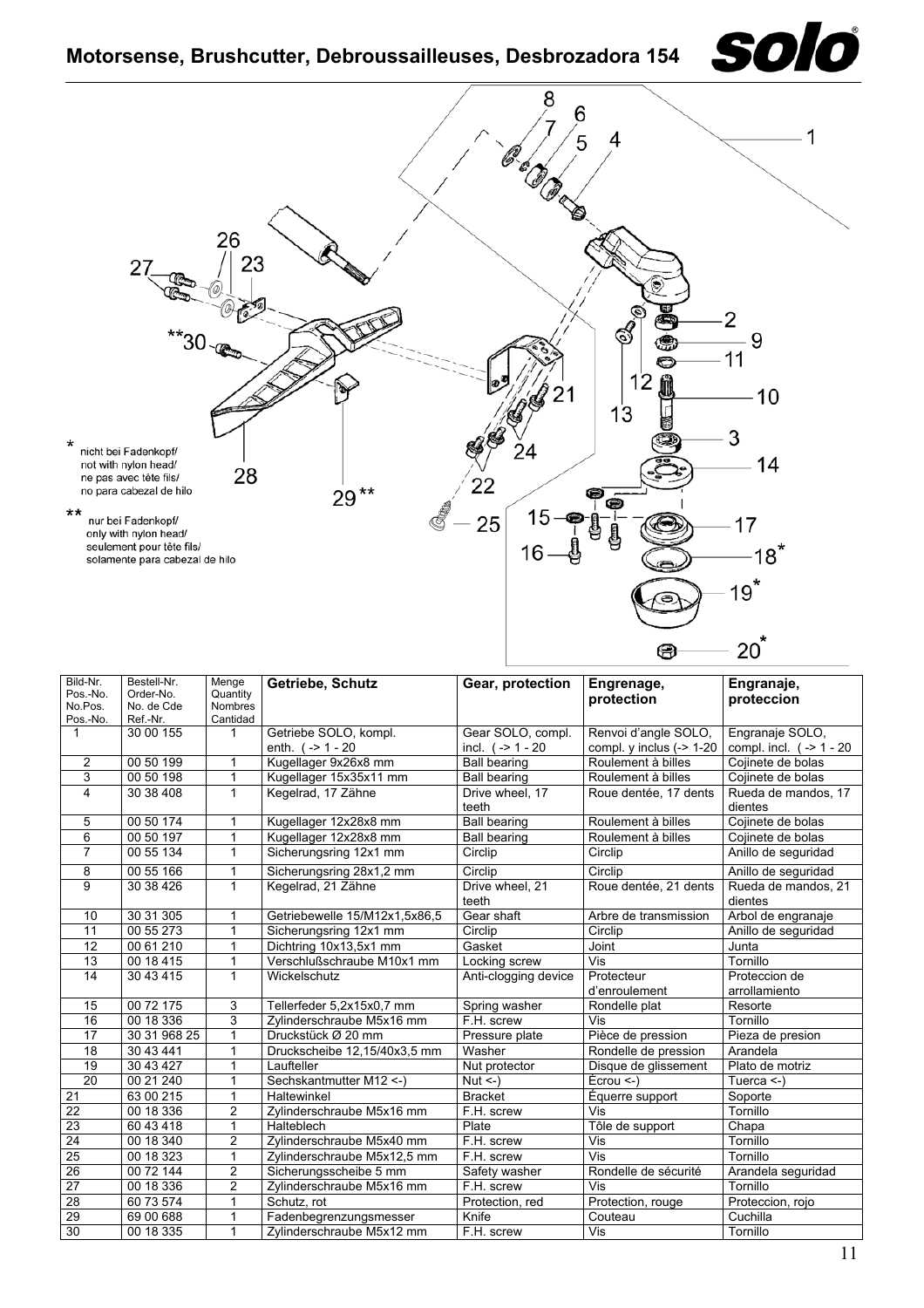

<span id="page-11-0"></span>

| Bild-Nr. | Bestell-Nr.  | Menge          | Werkzeug                  | <b>Tools</b>          | Outillage                | <b>Herramientas</b>         |
|----------|--------------|----------------|---------------------------|-----------------------|--------------------------|-----------------------------|
| Pos.-No. | Order-No.    | Quantity       |                           |                       |                          |                             |
| Pos.-No. | No. de Cde   | <b>Nombres</b> |                           |                       |                          |                             |
| Pos.-No. | Ref.-Nr.     | Cantidad       |                           |                       |                          |                             |
|          | 63 00 300    |                | Doppel-Schultergurt       | Double shoulder strap | <b>Bretelles</b>         | Doble correa bandolera      |
|          | 00 80 514 25 |                | Montagestift 5 mm         | Locking pin           | Goupille de montage      | Perno                       |
| 3        | 00 80 509    |                | Kombischlüssel SW19/T25   | Combi wrench          | Clef combi               | Llave combi                 |
| 4        | 30 43 415    |                | Wickelschutz              | Anti-clogging device  | Protecteur d'enroulement | Proteccion de arrollamiento |
| 5        | 00 72 175    | 3              | Tellerfeder 5,2x15x0,7 mm | Spring washer         | Rondelle plat            | Resorte                     |
| 6        | 00 18 336    | 3              | Zylinderschraube M5x16    | F.H. screw            | Vis                      | Tornillo                    |
|          |              |                | mm                        |                       |                          |                             |
|          | 30 31 968 25 |                | Druckstück Ø 20 mm        | Pressure plate        | Pièce de pression        | Pieza de presion            |
| 8        | 69 00 943    |                | Dickichtmesser            | 3-tooth brush blade   | Lame à broussailles 3    | 3 cuchilas en forma de z    |
|          |              |                | 3 Zähne Ø 250 mm          | shaft                 | dents                    | para matorral               |
| 9        | 30 43 441    |                | Druckscheibe 12,15/40x3.5 | Washer                | Rondelle de pression     | Arandela                    |
|          |              |                | mm                        |                       |                          |                             |
| 10       | 30 43 427    |                | Laufteller                | Nut protector         | Disque de glissement     | Plato de motriz             |
| -11      | 00 21 240    |                | Sechskantmutter M12x1.5   | Nut                   | Écrou                    | Tuerca                      |

|      |           |                 | Zubehör                                    | <b>Accessories</b>           | <b>Accesories</b>     | <b>Accesorios</b>               |
|------|-----------|-----------------|--------------------------------------------|------------------------------|-----------------------|---------------------------------|
| (12) | 69 00 653 |                 | Fadenkopf, halbautom.                      | Semi-autom. Nylon<br>head    | Tête fils semi-autom. | Cabezal de hilo semi-<br>autom. |
| (13) | 69 00 974 | 15 <sub>m</sub> | Ersatzfaden für Fadenkopf<br>Ø 3 mm        | Replacement line             | Recharge fils         | Hilo de recambio                |
| (14) | 69 00 945 |                 | Mähscheibe, Rototrim                       | Rototrim mowing blade        | Lame, Rototrim        | Disco de corte, Rototrim        |
| (15) | 69 00 695 |                 | Kreissägeblatt, kompl. mit<br>Anschlag SKN | Saw blade scarlet.<br>compl. | Lame scie, compl.     | Hojo de sierra, compl.          |
| (16) | 69 00 948 |                 | Grasschneideblatt.<br>4 Zähne Ø 230 mm     | Grass cutt. Blade 4-t        | Lame herbe, 4-dents   | Hoja de corte, 4 dientes        |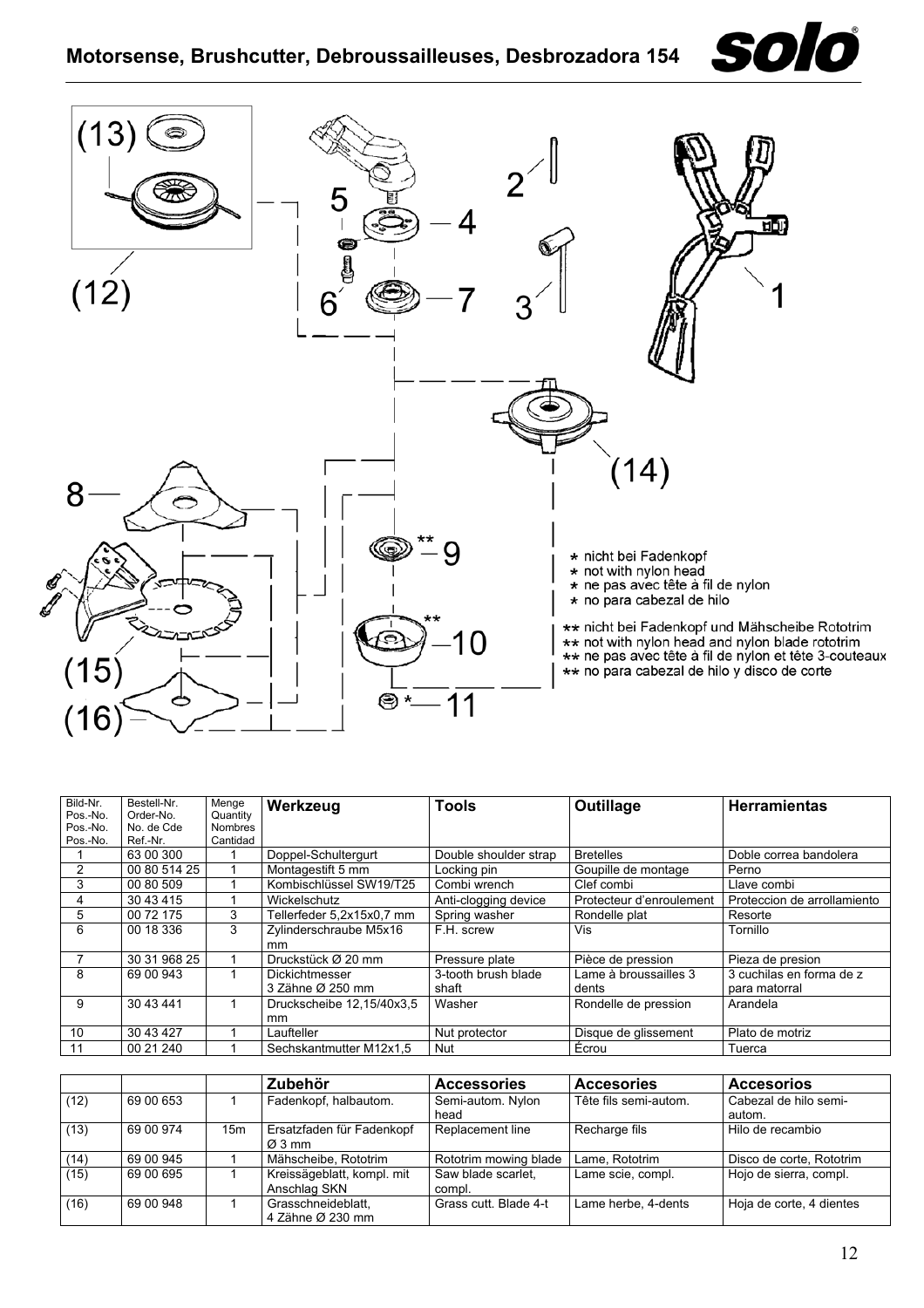

| Bestell-Nr.<br>Order-No.            | Menge<br>Quantity | Zubehör                                        | <b>Accessories</b>                                      | <b>Accesories</b>                           | <b>Accesorios</b>                                                                            |
|-------------------------------------|-------------------|------------------------------------------------|---------------------------------------------------------|---------------------------------------------|----------------------------------------------------------------------------------------------|
| No. de Cde                          | <b>Nombres</b>    | o. Abb.                                        |                                                         |                                             |                                                                                              |
| Ref.-Nr.                            | Cantidad          |                                                |                                                         |                                             |                                                                                              |
| 69 00 160                           | 1                 | 2 Faden Schneidekopf<br>"Jet-Fit"              | Cutter head "Jet-Fit"                                   | Tête faucheuse "Jet-<br>Fit"                | Cabeza de corte "Jet-Fit"                                                                    |
| 69 00 162                           | $\mathbf{1}$      | 4 Faden Schneidekopf<br>"Jet-Fit"              | Cutter head "Jet-Fit"                                   | Tête faucheuse "Jet-<br>Fit"                | Cabeza de corte "Jet-Fit"                                                                    |
| 69 00 166                           | 50                | Ersatzfaden "Jet-Fit" 2,5<br>x 260 mm          | Replacement line for "Jet-<br>Fit" 2,5 x 260 mm         | Fil de rechange "Jet<br>Fit" 2.5 x 260 mm   | Hilo de recambio "Jet Fit" 2,5 x<br>260 mm                                                   |
| 69 00 168                           | 25                | Ersatzfaden "Jet-Fit" 3,5<br>x 260 mm          | Replacement line for "Jet-<br>Fit" 3.5 x 260 mm         | Fil de rechange "Jet<br>Fit" 3,5 x 260 mm   | Hilo de recambio "Jet Fit" 3,5 x<br>260 mm                                                   |
| 69 00 175                           | 53 m              | Ersatzfaden "Jet-Fit"<br>$2.5 \text{ mm}$      | Replacement line for<br>$2.5$ mm                        | Fil de rechange "Jet<br>Fit" 2,5 mm         | Hilo de recambio "Jet Fit"<br>$2.5$ mm                                                       |
| 69 00 176                           | 27 <sub>m</sub>   | Ersatzfaden "Jet-Fit"<br>$3.5$ mm              | Replacement line for "Jet-<br>Fit" 3.5 mm               | Fil de rechange "Jet<br>Fit" 3,5 mm         | Hilo de recambio "Jet Fit" 3,5 mm                                                            |
| 00 83 103                           | 100ml             | Profi 2T-Motoröl                               | Special 2-stroke oil                                    | Huile spéciale 2 temps                      | Aceite especial para motores de<br>2 tiempos                                                 |
| 00 83 104                           | $\overline{1}$    | Profi 2T-Motoröl                               | Special 2-stroke oil                                    | Huile spéciale 2 temps                      | Aceite especial para motores de<br>2 tiempos                                                 |
| 00 83 105                           | 11                | Profi 2T-Motoröl in<br>Dosierflasche           | Special 2-stroke oil, bottle<br>with metering indicator | Huile spéciale 2 temps,<br>en flacon gradué | Aceite especial para motores de<br>2 tiempos, en botella plastica con<br>escala dosificadora |
| 27 00 278                           | 1                 | Kraftstoff Mix-Behälter                        | Mixing can                                              | Jerrycan                                    | Tanque de mezclar                                                                            |
|                                     |                   |                                                |                                                         |                                             |                                                                                              |
| 00 83 163                           | 300 ml            | Wartungs-/Pflege-Öl                            | Oil                                                     | Huile                                       | Aceite                                                                                       |
|                                     |                   |                                                |                                                         |                                             |                                                                                              |
| 00 83 180                           | 100q              | Spezial- Getriebefett                          | Grease                                                  | Graisse                                     | Grasa                                                                                        |
|                                     |                   |                                                |                                                         |                                             |                                                                                              |
| 99 303 000 +<br>Größe (2[s]-6[xxl]) | 1                 | Forst- und Landschafts-<br>arbeitsjacke EN 340 | Jacket                                                  | Veste forestiere                            | Chaqueta                                                                                     |
| $9902095 +$<br>Größenindex          | $\mathbf{1}$      | SOLO Outdoor Bundhose                          | Zip-off trousers                                        | Pantalon de loisir                          | Pantalon                                                                                     |
| 99 020 94 +<br>Größenindex          | 1                 | SOLO Outdoor Latzhose                          | Flap trousers                                           | Salopette de loisir                         | Pantalon con peto                                                                            |
| $9930500 +$<br>Größe (36 - 48)      | $\mathbf{1}$      | Leder Forststiefel                             | <b>Boots</b>                                            | <b>Bottes forestieres</b>                   | Zapatos                                                                                      |
| 99 390 1001<br>(Uni-Größe)          | $\mathbf{1}$      | Gesichts /<br>Gehörschutzkombination           | Ear & face protection                                   | Protection ouie et<br>visage                | Protection de oido y faz                                                                     |
| 99 390 12 +<br>Größenindex          | $\mathbf{1}$      | Handschuhe SOLO Fit                            | Gloves SOLO Fit                                         | Gants SOLO Fit                              | Guantes SOLO Fit                                                                             |

### <span id="page-12-0"></span> $\mathbf{D}$

### **Allgemeine Richtlinien für die Bestellung von Original SOLO Ersatzteilen:**

Voraussetzung für eine reibungslose Erledigung

sind folgende Angaben: 1. Ersatzteil-Bestellnummer

2. Gewünschte Anzahl

 3. Typenbezeichnung des Geräts Diese Ersatzteilliste ist für die Lieferung und Ausstattung von SOLO Erzeugnissen unverbindlich. Im Interesse der technischen Weiterentwicklung bleiben Konstruktionsänderungen vorbehalten.

#### <span id="page-12-1"></span>**GB General Directions for Ordering Original SOLO Spare Parts:**

For correct and diligent processing of your order, please give the following information:

- 1. Spare Part number
- 2. Quantity
- 3. Model and serial number

 4. Shipping instructions Delivery is made in accordance with our general sales and delivery conditions. This spare parts list is non-committal for us with regard to delivery and layout of SOLO products. In favour of technical improvements, design modifications are subject to change without notice.

### <span id="page-12-2"></span> $(F)$

#### **Directives générales pour les commandes de pièces de rechange d'origine SOLO:**

Il est indispensable de préciser dans toutes les commandes de pièces:

- 1. le numéro de référence de la pièce
- 2. la quantité
- 3. le type de la machine 4. le mode d'expédition

Les livraisons sont effectuées dans le cadre de nos conditions

générales de vente. Toutes modifications réservées.

### <span id="page-12-3"></span> $\left(\mathsf{E}\right)$

### **Directivas Generales de pedido de la firma SOLO:**

Por adelantado de un arreglo sin dificultades necesitamos siguientes indicaciónes:

- 1. Número de repuesto
- 2. Numero de cantidad 3. Modelo y número de serial
- 4. Instrucción de Envió

Esta lista de repuestos no es obligatoria para los envios y/o forma de equipo de los productos SOLO. En el interés del constante desarollo debemos reservarmos el derecho de cambios.